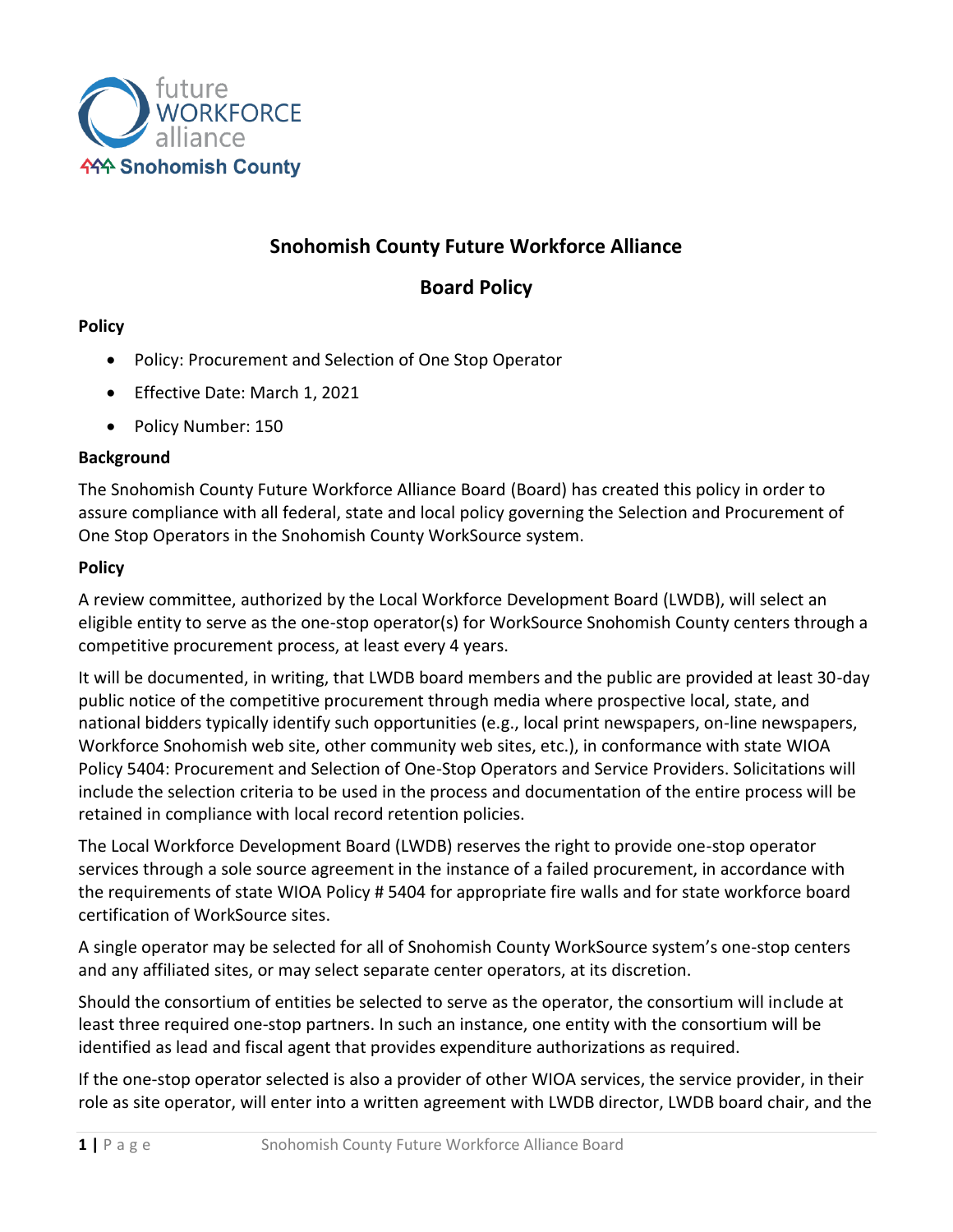Chief Local Elected Official for Snohomish County to demonstrate appropriate firewalls and internal controls to assure that it is able to compete for either function without biasing the process, and is able to oversee, monitor, and evaluate the performance of the service provider as part of one-stop operation. Organizational charts placing the responsibilities of the One Stop Operator and the service provision in different people or departments within the entity may be part of the internal controls and conflict of interest policies, but are not sufficient in and of themselves.

The entity selected to serve as the One Stop Operator(s) must work with Workforce Snohomish to establish a system for management of state merit staff (i.e., staff who are represented by a collective bargaining agreement) within the one-stop center(s) in accordance with state policies and procedures.

The One Stop Operator will be responsible for:

- Disclosing any potential conflicts of interest arising from relationships with training service providers or other service providers;
- Coordinating the service delivery of required one-stop partners and service providers;
- Coordinating service providers across the one-stop delivery system;
- Coordinating service delivery in a multi-center area, which may include affiliated sites;
- Assuring that all conditions of the Memorandum of Understanding and Infrastructure Sharing Agreement are met;
- Providing any services within the center and organizing one-stop operations as required by the LWDB and described in the selection process and any subsequent agreements with the operator organization;
- Facilitating integrated partnerships that seamlessly incorporate services for the common customers served by multiple program partners of center(s);
- Developing and implementing operational policies that reflect an integrated system of performance, communication, and case management, and uses technology to achieve integration and expanded service offerings;
- Organizing and integrating services by function (rather than by program), when permitted by a program's authorizing statute and, as appropriate, through coordinating staff communication, capacity building, and training efforts. Functional alignment includes having WorkSource staff who perform similar tasks serve on relevant functional teams (e.g., skills development team or business services teams);
- Assuring that appropriate referrals are made among required partners and sites;
- Assuring that career services described in WIOA are made available at all certified one-stop centers and;
- Assuring that center staff are cross-trained, as appropriate, to increase staff capacity, expertise, and efficiency. This allows staff from differing programs to understand other partner programs' services, and share their own expertise related to the needs of specific populations so that all staff can better serve all customers.

The One Stop Operator may not perform any of the following functions:

- Develop, manage, or conduct the competition of service providers in which it intends to compete;
- Convene system stakeholders to assist in the development of the local plan;